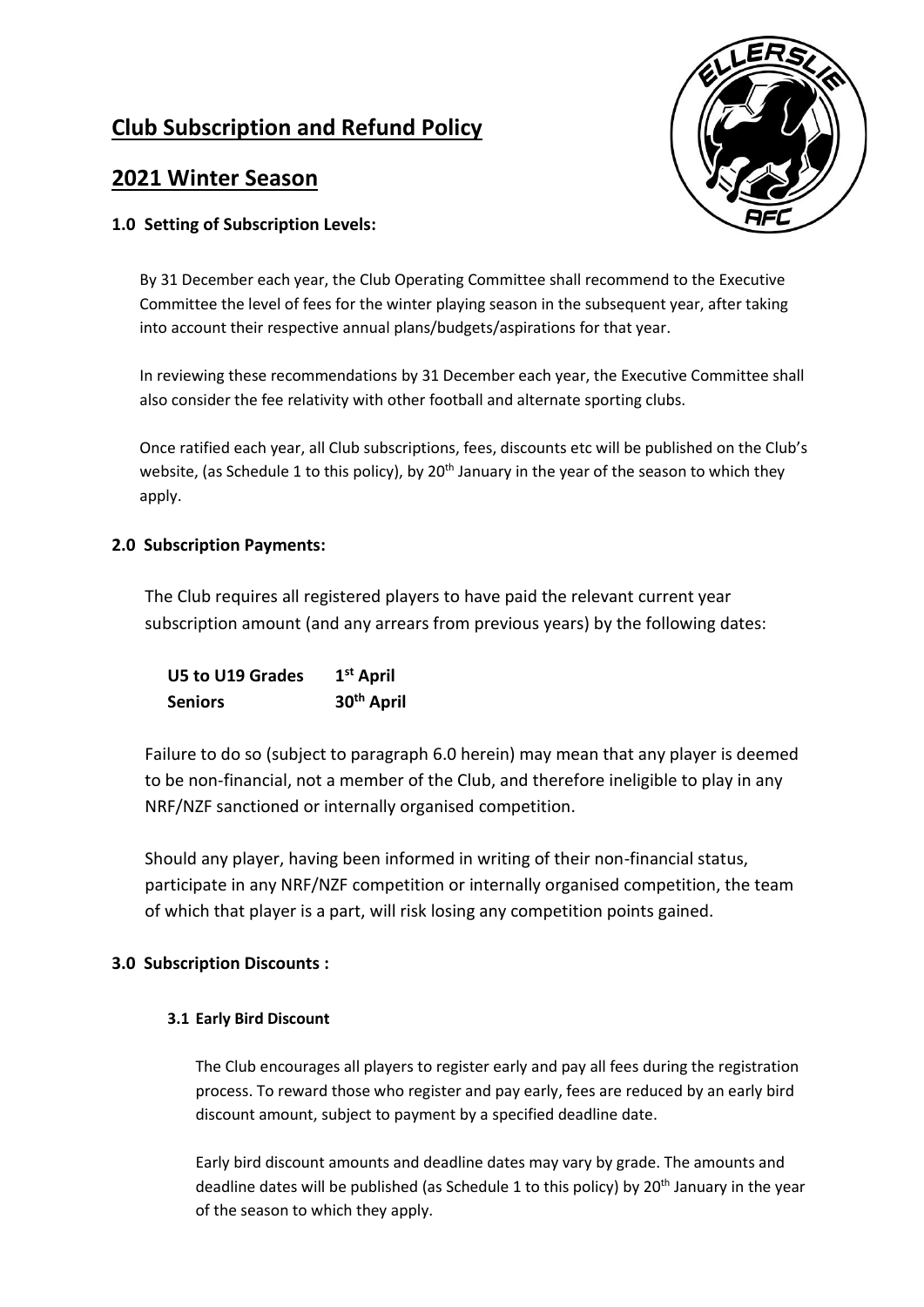# **Subscription and Refund Policy** continued



### **Early Bird Discounts** continued

Early bird discounts cannot be claimed on any payments made that are received by the Club after midnight on the relevant deadline date.

Early bird discounts that are claimed in error remain outstanding, and may lead to the member being declared non-financial as per Clause 2.0 above.

## **3.2 Family Discount (only Junior/Youth Players are eligible)**

The Club offers a family discount to family groups with more than one child playing with the Club. The second, and each subsequent, child **registering as part of the same family group** (if need be determined by reference to the home address recorded on the registrations) qualifies for a 10% discount on the gross subscription applicable for that child.

Family discounts claimed will be subject to Club audit. Where a discount is mistakenly deducted in calculating fees payable, the short paid amount remains outstanding, and may lead to the member being declared non-financial as per Clause 2.0 above.

## **4.0 Subscription Refunds**

- 4.1 The Club accepts, that in normal circumstances, all players who register (or are registered by someone else) to play with the Club each season have done so in good faith, and with the intention of playing for the Club for the duration of the season. The Club therefore accepts that any request for a refund of subscriptions will normally be the result of unusual circumstances.
- 4.2 The Club will accept written (including emailed) requests for a full, or partial refund of net subscriptions paid (less administration fees and subject to time limitations as noted in section 4.3 below) in the following circumstances:
	- 4.2.1 Where an incorrect subscription amount has been paid initially
	- 4.2.2 Where a player sustains a long-term injury (medical certificate may be required)
	- 4.2.3 Where a player becomes ill for an extended period of time (medical certificate may be required)
	- 4.2.4 Where a player moves to reside permanently in another New Zealand Football Federation area, or overseas
	- 4.2.5 Where a player has joined the Club for the first time in the junior grades ( $5<sup>th</sup>$ to 9<sup>th</sup> grade) and the Club has been advised in writing that they joined on a 'trial' basis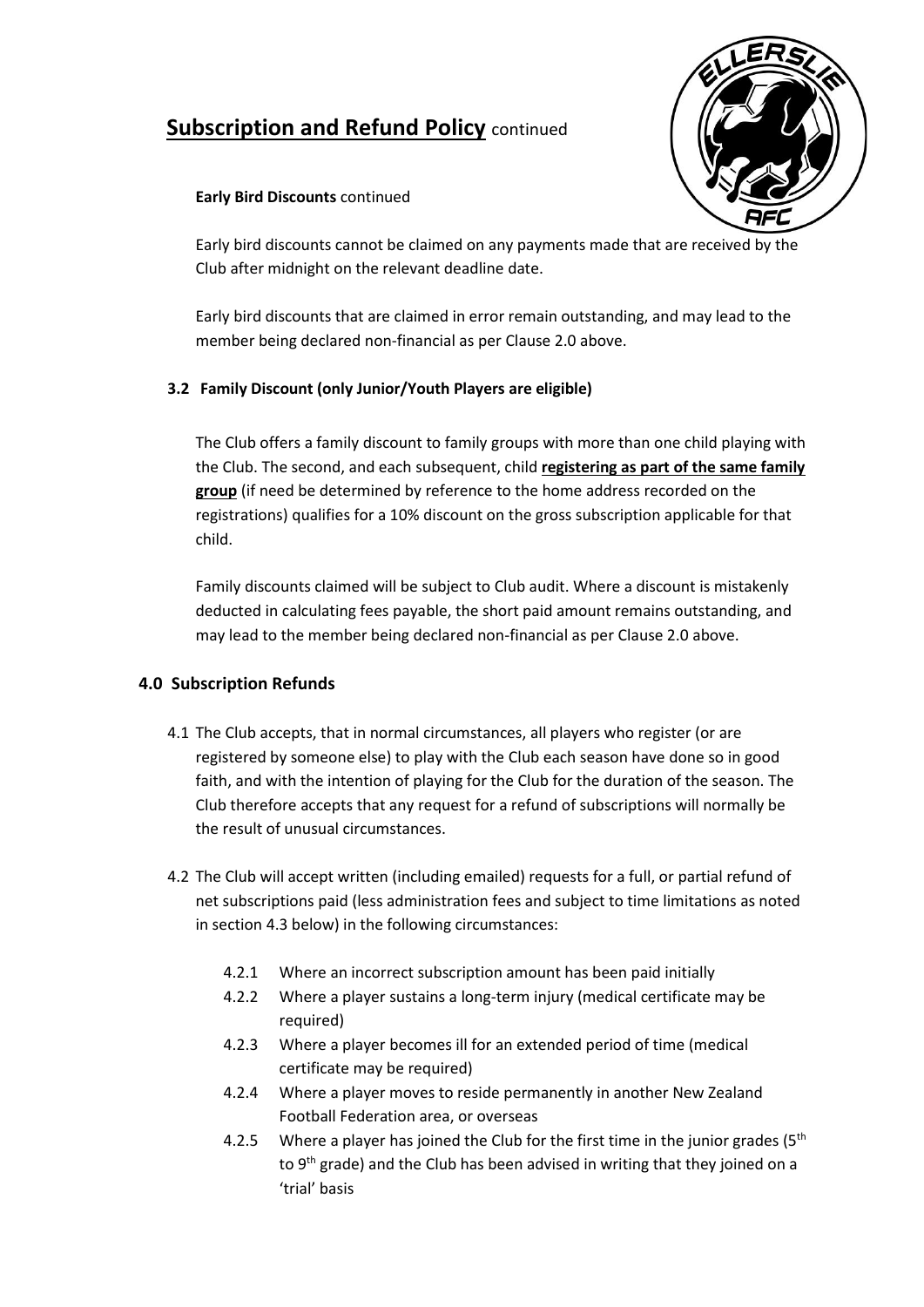## **Subscription and Refund Policy continued**



## **Subscription Refunds** continued

- 4.2.6 Where a player(s) is unable to be placed in a team due to insufficient registrations being received for a suitable team;
- 4.2.7 Any other circumstances which the Club Operating Committee may accept from time to time.

4.3 Refunds of subscriptions will normally be limited to the following :

- 4.3.1 Refund requests received in writing before the published closing date for registrations in the year of payment – 100% of the discounted subscription paid less an administration fee of \$15.00
- 4.3.2 Refund requests received in writing after the published payment due date (see Section 2.0) but before the  $31<sup>st</sup>$  of May in the year of payment – 70% of the discounted subscription paid less an administration fee of \$15.00
- 4.3.3 Refund requests received in writing after the  $31<sup>st</sup>$  May and before  $30<sup>th</sup>$  June in the year of payment – 50% of the discounted subscription paid less an administration fee of \$15.00
- 4.3.4 Refund requests received after 30<sup>th</sup> June in the year of payment will normally be declined.
- 4.4 The Club reserves the right to retain any refund of subscriptions until a player has returned all Club property and settled all outstanding amounts for fines and/or other debts owed.

#### **5.0 Part Season Subscriptions**

- 5.1 Players joining the Club part way through a season will be charged fees based on the following percentage of the relevant full season fee:
	- 5.1.1 Up to and including  $31<sup>st</sup>$  May 100%
	- 5.1.2  $1^{st}$  June to 30<sup>th</sup> June 70%
	- 5.1.3 1 July or later 50%

## **6.0 Hardship Cases:**

6.1 The Club recognises legitimate hardship cases (via a written approach) and will consider either a deferred or instalment payment arrangement on a case by case basis.